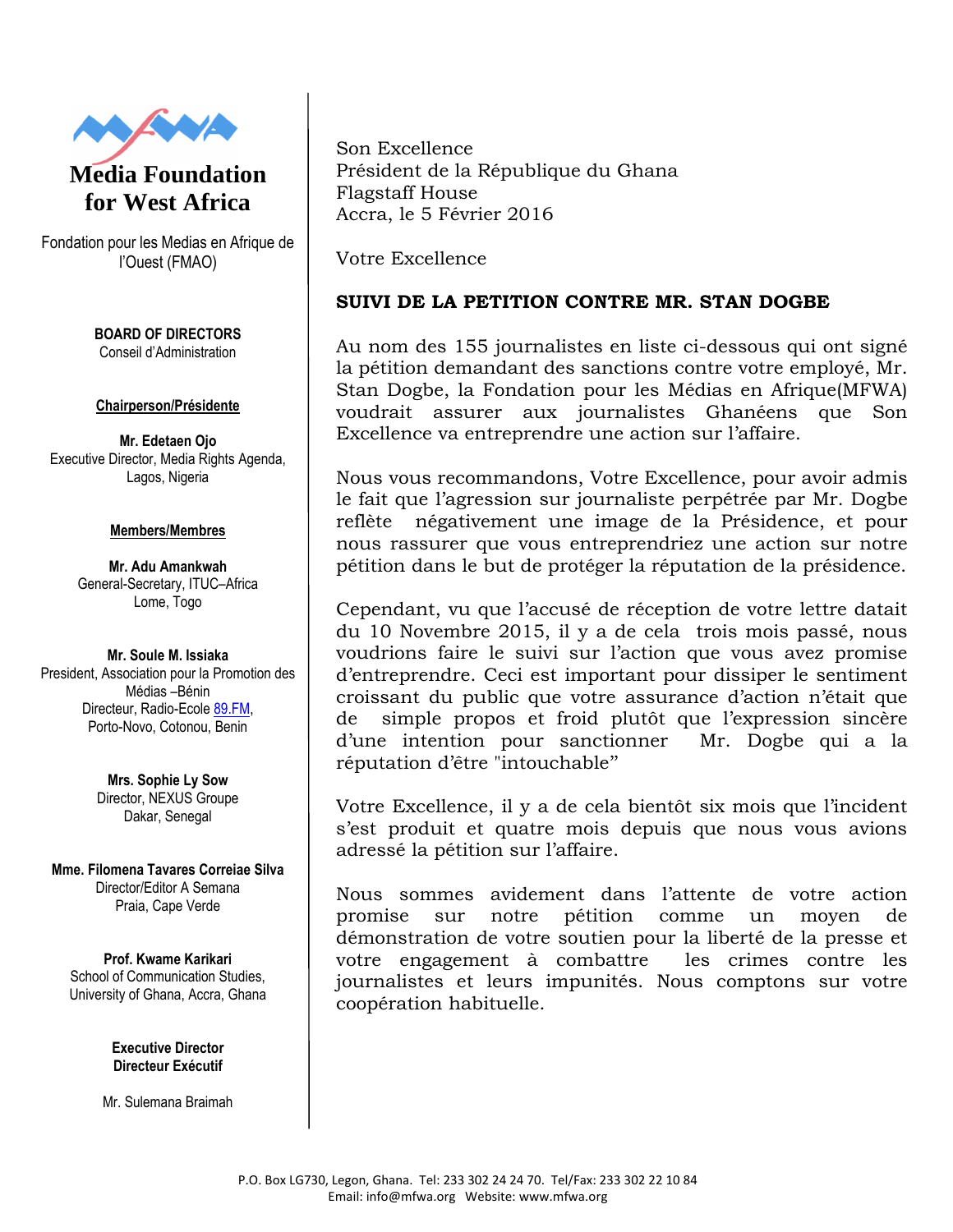Veuillez agréer, Monsieur le Président, l'expression de notre très haute considération. Ont signé ci-dessous

- 1. Kwasi Gyan-Apenteng, Freelance Journalist
- 2. Agya Kwaku Ogboro, Daily Guide
- 3. Eric Bawah, Classic FM
- 4. Dela Aku Russel, Daily Graphic
- 5. Twumasi Ampofo, Hot FM
- 6. Doreen Avio Hitz FM
- 7. Philip M. Ampofo, Hot FM
- 8. Sarah B. Ampofo, Hot FM
- 9. Charles Takyi Boadu, Daily Guide
- 10.Addo George Joy FM
- 11.Beverly Broohm Hitz FM
- 12.Zainab Issah, Daily Graphic
- 13.Samson Lardi Ayenini, Multi Tv, Joy FM, Lawyer
- 14.Samuel Dowuona, Adom FM
- 15.Masahudu Ankiilu Kunateh, The Chronicle
- 16.Bawah Alimatu Wiabriga, Bishara Radio
- 17.Afia Agyapomaa Ofosu, TV Africa
- 18.Nii Ogbamey Tetteh, Daily Guide
- 19.Erasmus Kwaw, Liguid Sports Ghana
- 20.Manasseh Awuni Azuri, Joy FM
- 21.Nana Boakye Yiadom, Citi FM
- 22.Ama Bawa, ATL FM
- 23.Nasara Saibu, Starr FM
- 24.Joojo Cobbinah, Multi TV
- 25.Ernest Quansah, Melody FM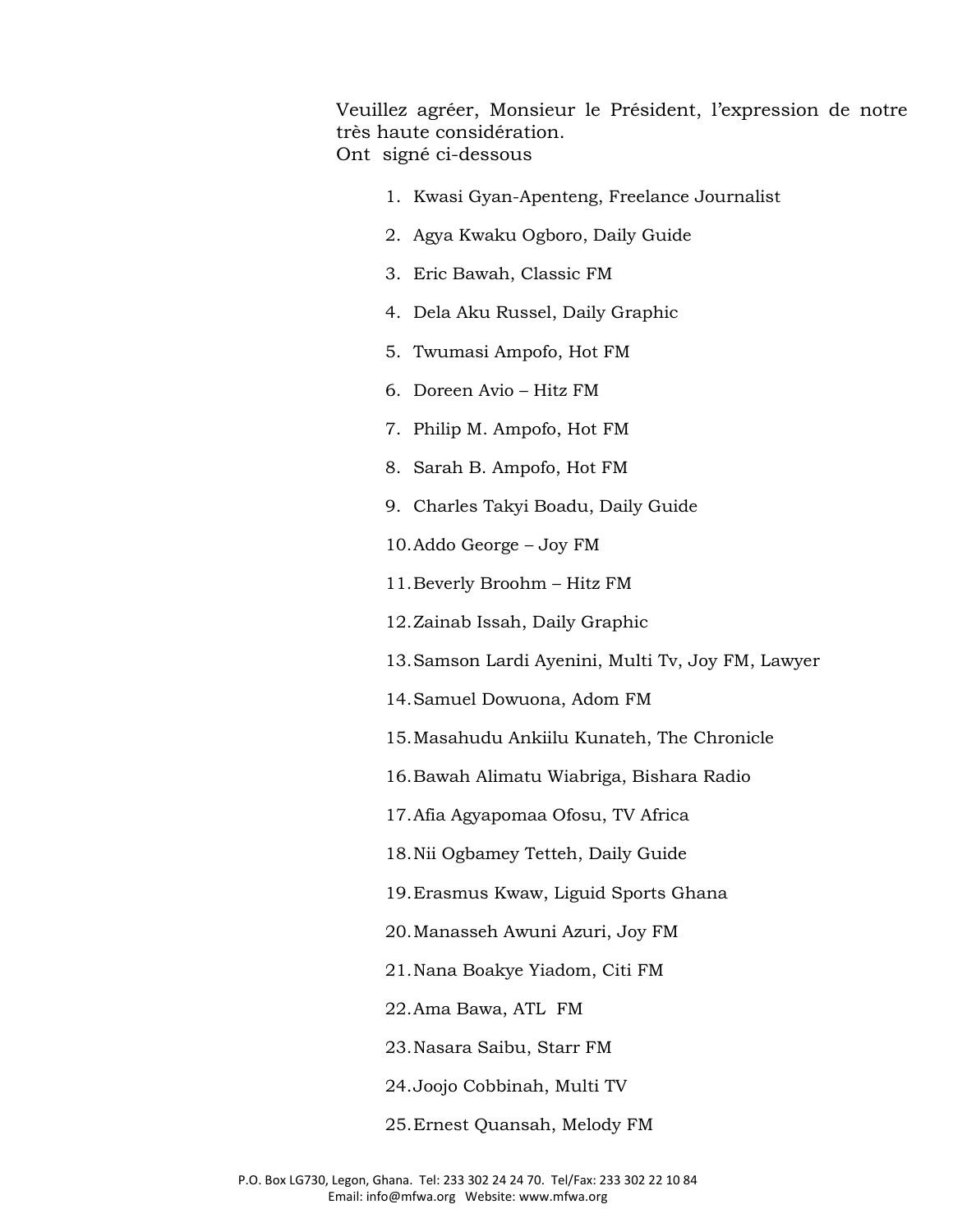26.K Boafo, Hot FM

27.Charles Asare, Hot FM

28.Euphemia Akpalu – Hitz FM

29.Eunice Attakora Manu, Angel FM

30.Obeng Kwaku, Hot FM

31.David Andoh – myjoyonline.com

32.Ebenezer Amuzu, Hot FM

33.Rahmatu Alhassan, Filla FM

34.Safik Mohammed, footballgh.com

35.Bills Gborgli – Adom FM

36.Ernest Kofi Adu, Daily Guide

37.John Wesley Danquah, Hot FM

38.Latifah Oppong Baffour, Breeze FM

39.Jones Owuraku Mantey, Hot FM

40.Suraya Titi Alidu, Kapital Radio

41.Emmanuel Afari Quaye, Space FM

42.Nana Asare Kwaku Boadu, Cape FM

43.Nancy Portia Cudjoe, Hot FM

44.Offei-Akoto Ayeh, A1 Radio

45.Evans Obiri Appiah, Today Newspaper

46.Edward Blagogee, Today Newspaper

47.Obeng Kwaku, Hot FM

48.Douglas Sakyi, Hot FM

49.Albert Sore, Joy News Upper West Regional Correspondent

50.Nana Oye Diabene, Freelance

51.Yaro Ismail, Might FM

52.Abena Korantema, Hot FM

53.Afia Badu Kwarten, Hot FM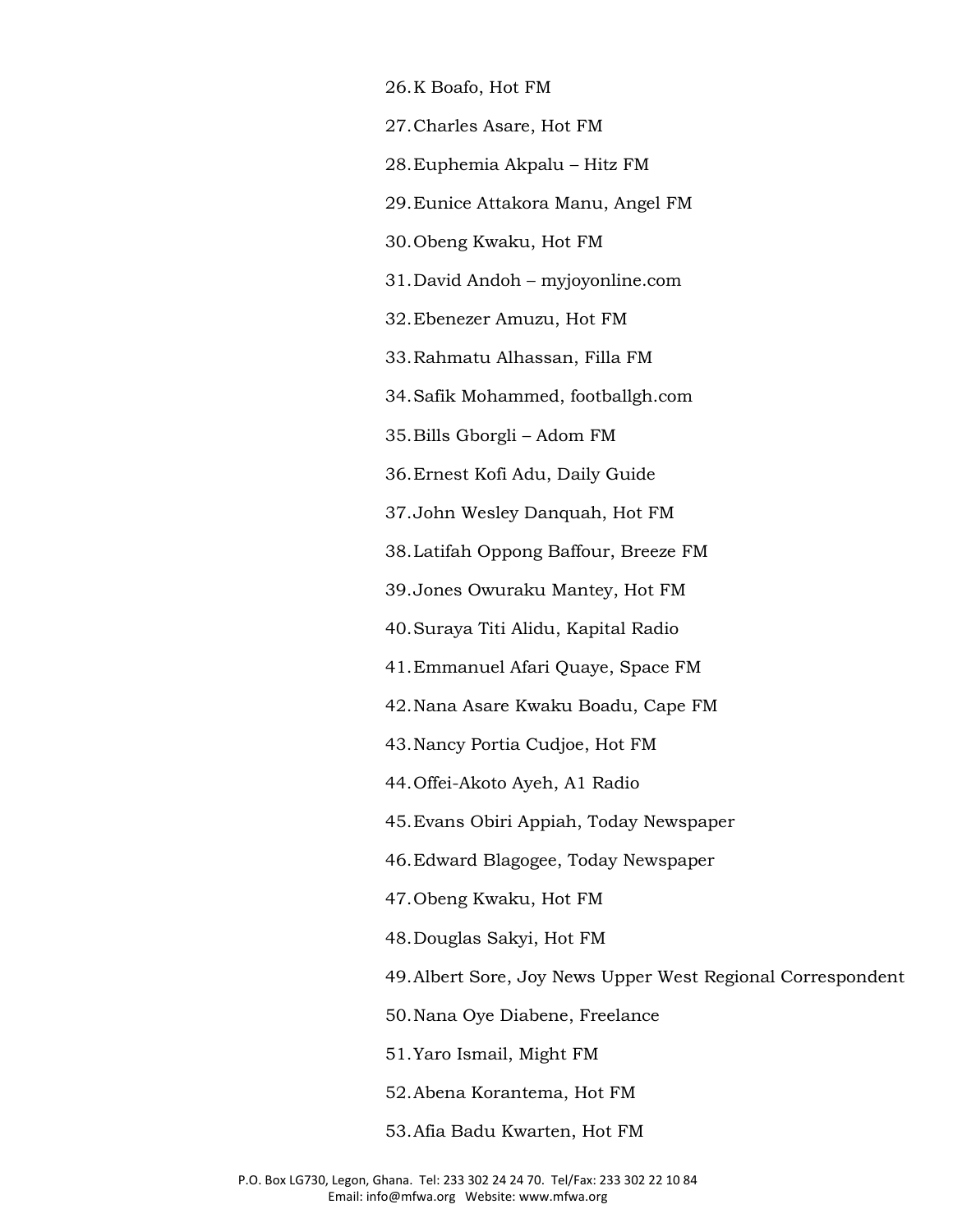54.MacParadise Okocha, Happy FM 55.Ato Keelson, Today Newspaper 56.Benedict Owusu – Joy FM 57.Napo Ali Fuseini, Today Newspaper, 58.Koryekpor Freeman, Today Newspaper 59.Richard Kwasi Adjei Agyapong, Today Newspaper 60.Smart Takyi Nixon, Hedjorle Online Radio 61.Frank Agyam – Asempa FM 62.Moses Rexford Kumah, Hedjorle Online Radio 63.Yaw Yirenkyi Lamptey, Today Newspaper 64.Mwini Gabriel, Radio Progress 65.Nick Opoku - Joy FM 66.Nana Kwame Dankwah, Hot FM 67.Henry Harding, Hot FM 68.Thomas Freeman Yeboah, Hot FM 69.Stephen Assan, Hot FM 70.Amoah Elijah, Freelancer 71.Mohammed Abdul Malik, Zuria FM 72.Nyarko Abronoma, Vision One FM 73.Mohammed Mutaka, Diamond FM 74.Abdulai Abdul Gafaru, Diamond FM 75.Mohammed Ibn Abdallah, Diamond FM 76.Sey Mubarik , Kesmi FM 77.Abdulai Abdul Majeed , Diamond FM 78.Abdul Kareem Abdul Gafaru, Diamond FM 79.Abdulai Sayibu Terry, Bishara FM 80.Amorotee Ibrahim, Justice FM

81.Queissi Appiah Lawrence – Hitz FM

82.Osman Abdul Hafiz- Might FM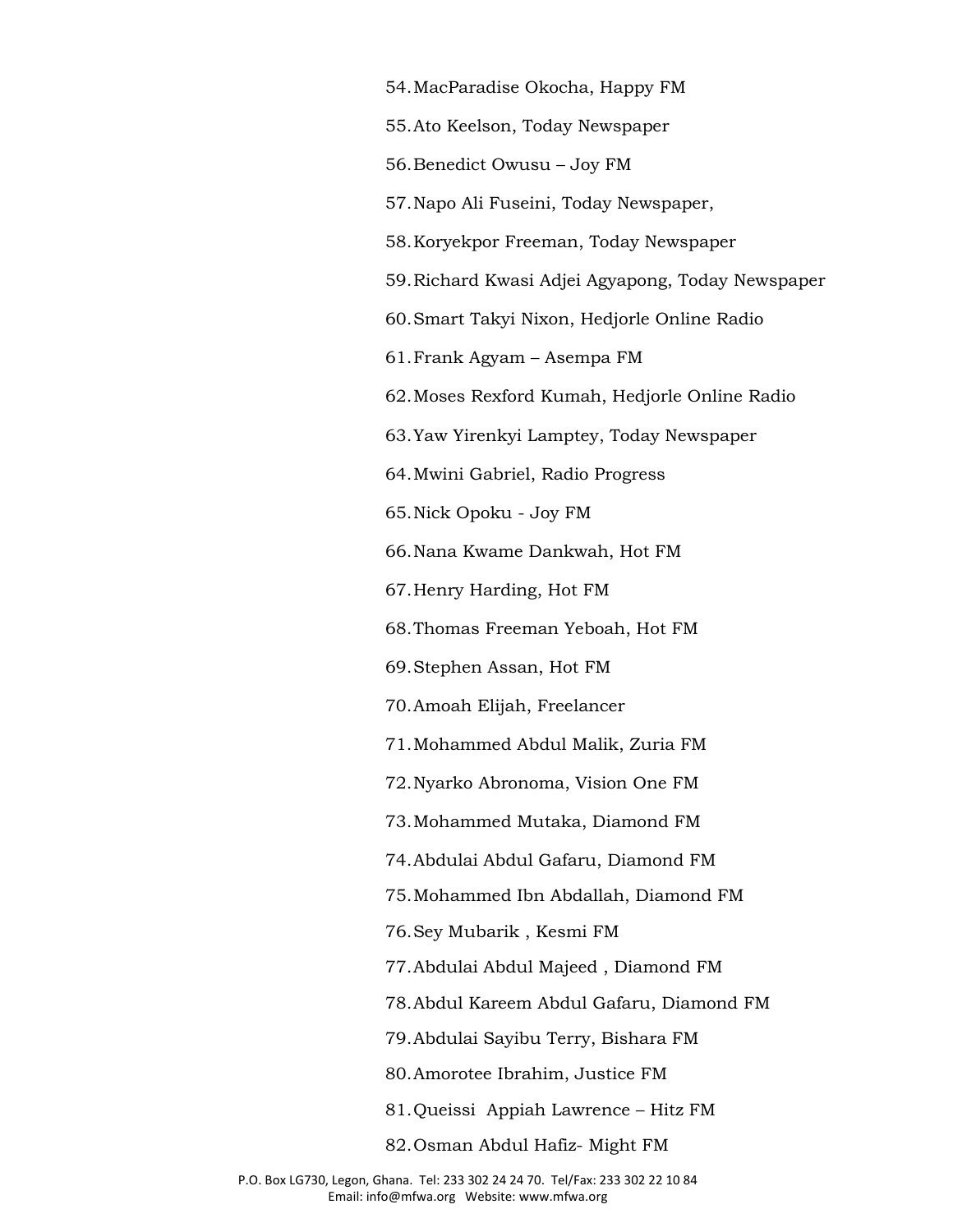- 83.Abdulai M. Rafik North Star Radio
- 84.Emmanuel Akli The Chronicle
- 85.Joseph Ackon-Mensah, Student Journalist, Jayee University
- 86.Osei Kofi Serebour, Freelance Journalist
- 87.Nana Kyei Freelance
- 88.Joe Debrah- Happy FM
- 89.Eric K. Adjanor- Atinka FM
- 90.Pratt Jude- Atinka FM
- 91.Nathaniel Obeng- Atinka FM
- 92.Edward Akuffo- Atinka FM
- 93.Jerry Tsatsu Mordy- Atinka FM
- 94.Richard Gyamfi- Time FM
- 95.Bashiru Bukari- West End Radio
- 96.Isaac Nuamah Yeboah- Atinka FM
- 97.Kofi Larweh- Ghana Community Radio Network
- 98.Osman Nuhu- Gmantambu Radio
- 99.Adugbire Cletus- A1 Radio
- 100. Samuel Sikkayena- Time FM
- 101. Ishmael Atiemo- Atinka FM
- 102. Kwesi Sarpong- Happy FM
- 103. Rahael Asamoah- Peace FM
- 104. Samuel Dortey Kumah- Peace FM
- 105. Kwakye Kwabena- Happy FM
- 106. Isaac Oduro- Peace FM
- 107. Yaa Asamoah- Happy FM
- 108. Emmanuel Boadi- Happy FM
- 109. Samuel Addo- Happy FM
- 110. Ernest Della Aglanu –myjoyonline.com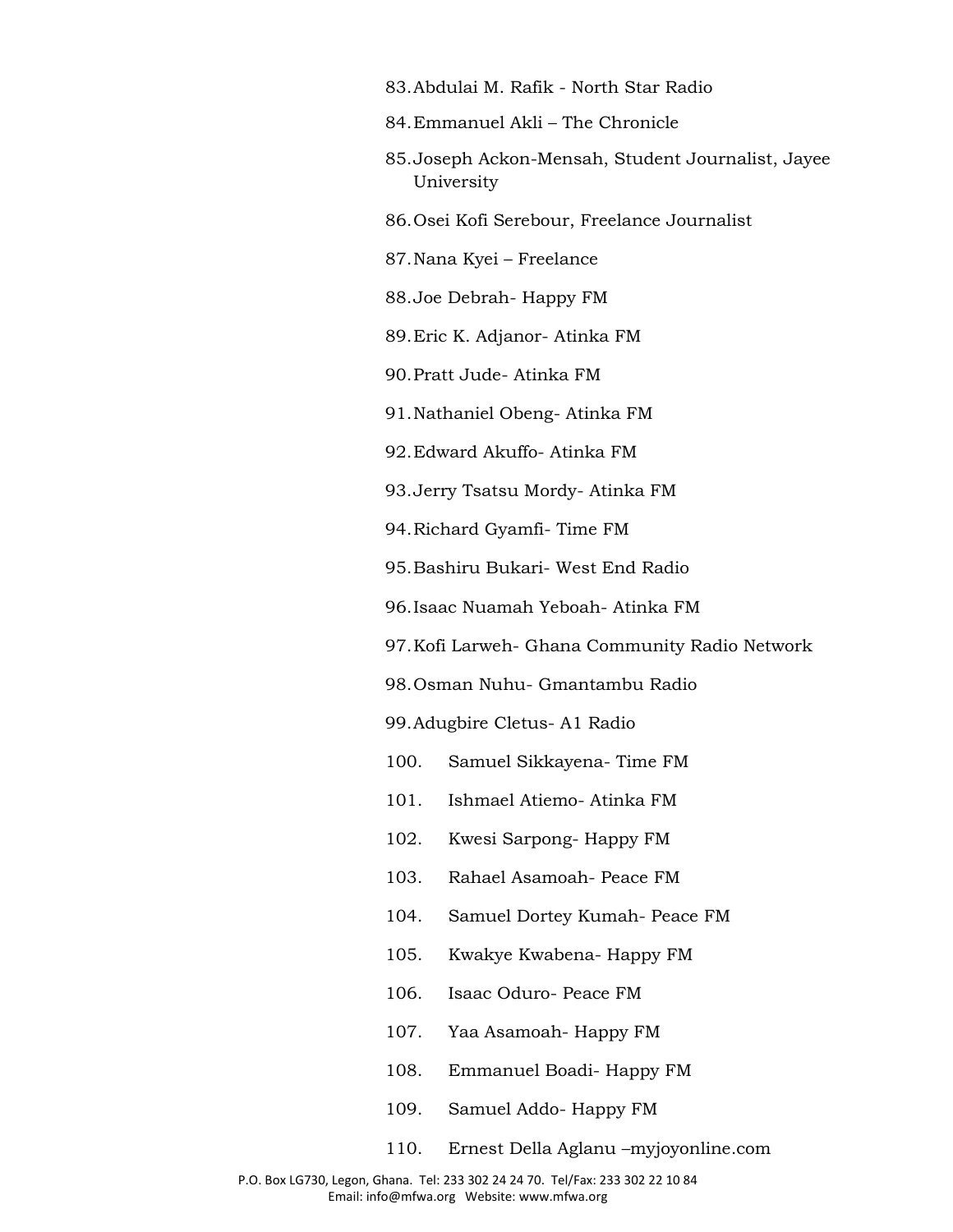- 111. Kwame Owusu Acheampong- Happy FM
- 112. Benjamin Mensah- Time FM
- 113. Albert Leonard Yirenkyi-Happy FM
- 114. Hannah Sekyi-Happy FM
- 115. Edwin Appiah myjoyonline.com
- 116. Odeasempa Kwame Oware- Happy FM
- 117. Ebenezer Acquah- Happy FM
- 118. Daniel Delong- Happy FM/ETV
- 119. Doris M. Adams- ETV
- 120. Ohene-Bampoe Brenya- ETV
- 121. Fati Shaibu-Ali ETV
- 122. Harijatu Yabah- Marhaba FM
- 123. Thelma Botchway- Peace FM
- 124. Abdallah S. Bako- Marhaba FM
- 125. Deborah Agyei Amposah- Peace FM
- 126. Asmau Bawa- Marhaba FM
- 127. Aisha Ashir Habib- Marhaba FM
- 128. Michael Botwe- Peace FM
- 129. Abdul Wahab J. –Marhaba FM
- 130. Kwame Nkrumah- Peace FM
- 131. Salifu Abdul-Dahim- Marhaba FM
- 132. Ernest Boamah- Multi TV
- 133. Koby Gomez-Mensah Starr FM
- 134. Emmmanuel Bekoe- Peace FM
- 135. Akua Adufa Mintah Peace FM
- 136. Gilbert Boyefio- Parliamentary News
- 137. Papisdaff Abdullah Ali Starr FM
- 138. [Maame Adjoa Nkansiwah,](https://www.facebook.com/maameadjoa.batidam?fref=nf) Class Media Group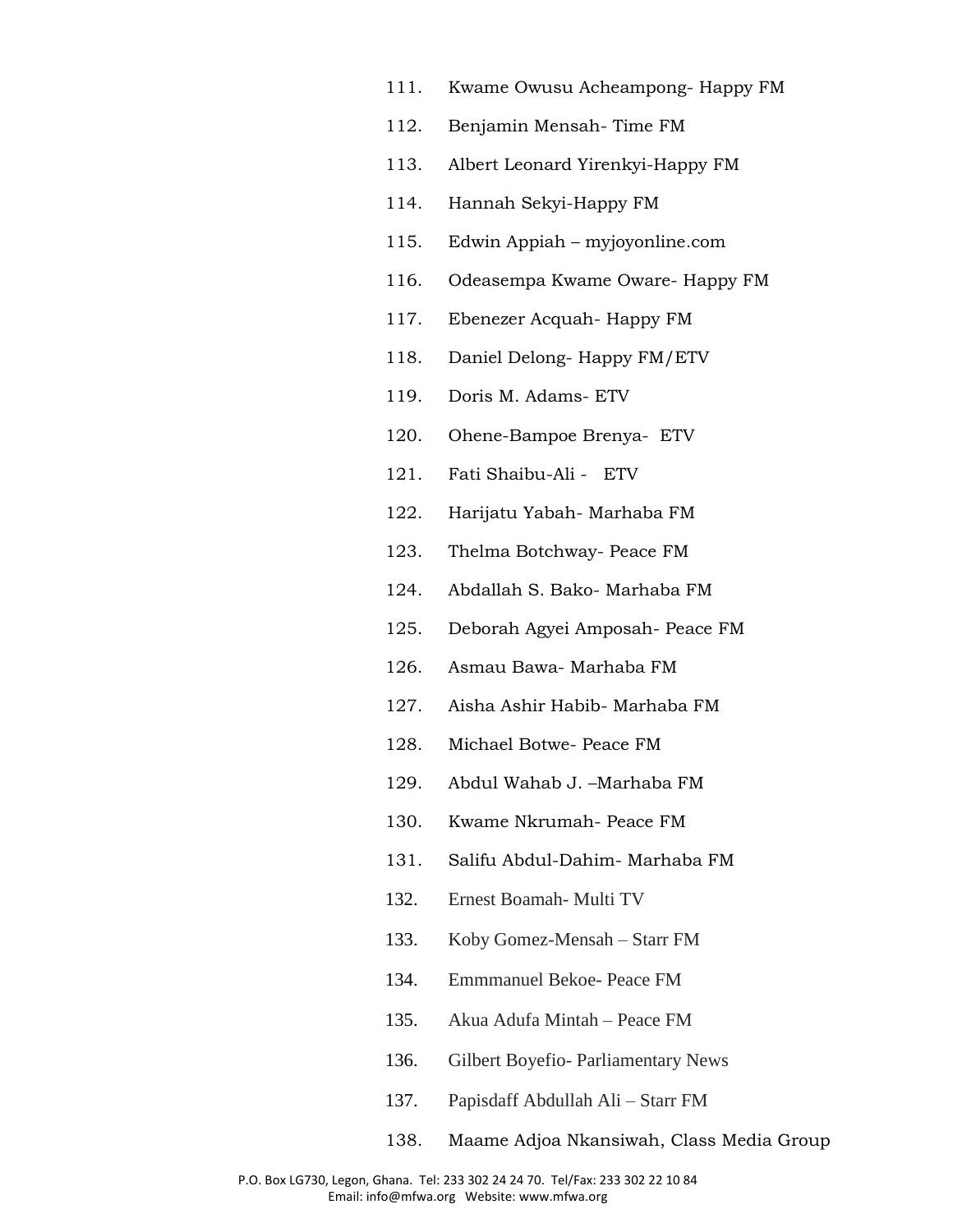- 139. Kwasi Agyeman- Peace FM
- 140. Fred Dzakpata Starr FM
- 141. Naana Ntiri- Peace FM
- 142. Osei Owusu Amankwah Starr FM
- 143. Faustine Akwa myjoyonline.com
- 144. Umar Sadat Larry Hearts News
- 145. Frederick Addae Ansah Live FM, C. Coast
- 146. Kwetey Nartey Joy FM
- 147. Malik Abass Daabu myjoyonline.com
- 148. Kwame Yeboah Radio Silver
- 149. Gloria Akpene Nyarku Hitz FM
- 150. Ebenezer Afenyi Dadzie Citi FM
- 151. Esinam Femersah Joy FM
- 152. Akosua Asiedua myjoyonline.com
- 153. Richard Ntow Gyan Akyaa Fm
- 154. Richard Atenka The Chronicle
- 155. Eugene Akyea Mensah The Chronicle